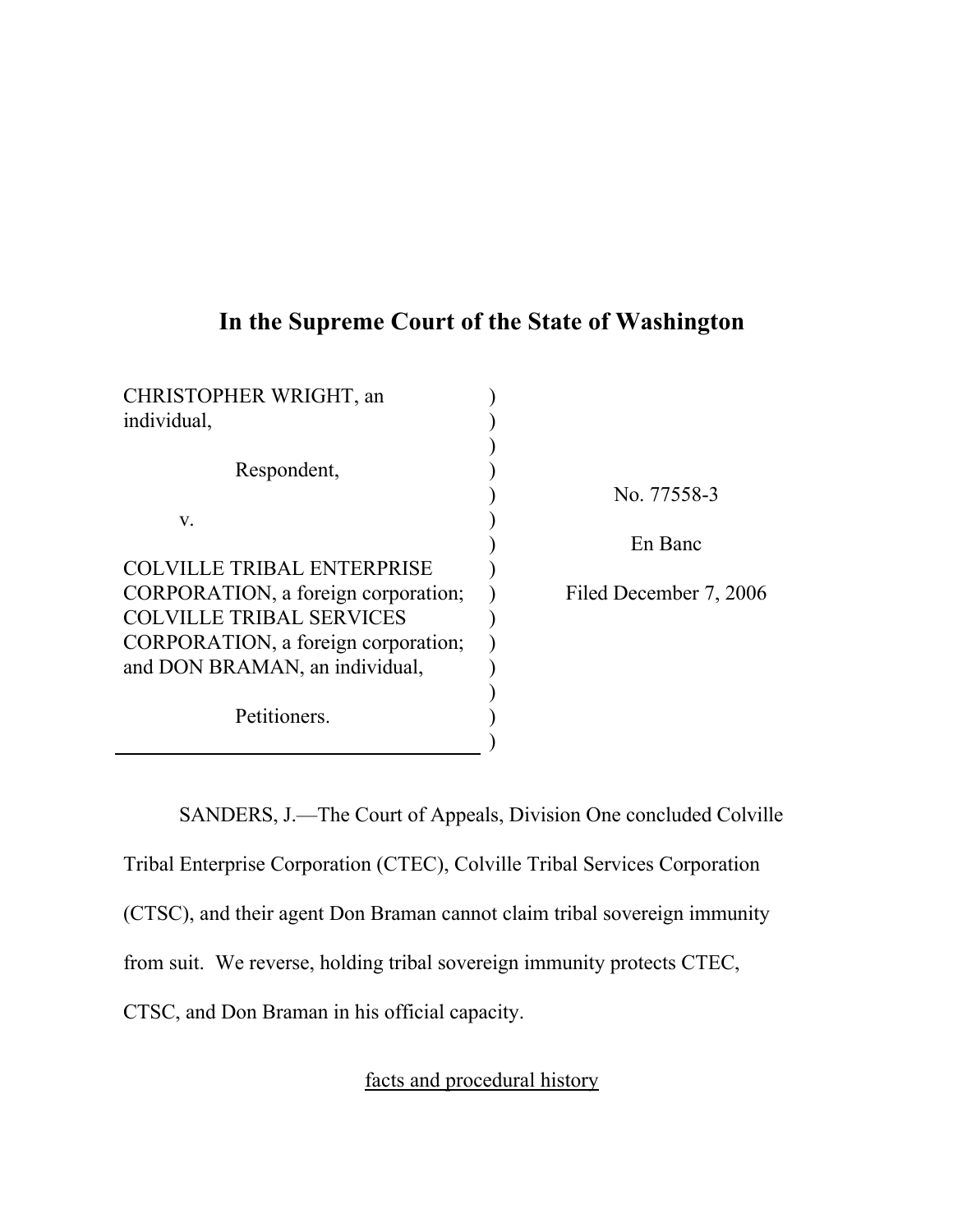The Confederated Tribes of the Colville Reservation (the Tribe) is a sovereign American Indian tribe recognized by the United States, governed by the Colville Business Council (the Council). The Tribe owns land in Washington held in trust by the United States. The Colville Tribal Code (CTC) authorizes the formation of three kinds of tribal corporations: governmental (Chapter 7-1 CTC), nonprofit (Chapter 7- 2 CTC), and business (Chapter 7-3 CTC).

Chapter 7-1 CTC authorizes the Council to create tribal governmental corporations by resolution. The Tribe characterizes tribal governmental corporations as "agencies and instrumentalities of the Colville Tribal Government," CTC 7-1-1 (*see also* 7-1-3), intended to enable "the management of the economic development of tribal resources to be separated from other governmental functions of the Tribe[]." CTC 7-1-2(e). Accordingly, it claims they enjoy "all of the privileges and immunities" of the Tribe, including the protection of tribal sovereign immunity. CTC 7-1-3.

The Tribe directly or indirectly owns and controls all tribal governmental corporations created by the Council under chapter 7-1 CTC. The Council must appoint all "initial, incorporating directors" of a tribal government corporation, and subsequent directors must be elected according to the corporation's charter. CTC 7- 1-8. Either the Tribe or a tribal governmental corporation must own at least 60 percent of the voting stock of every tribal governmental corporation, CTC 7-1-6, and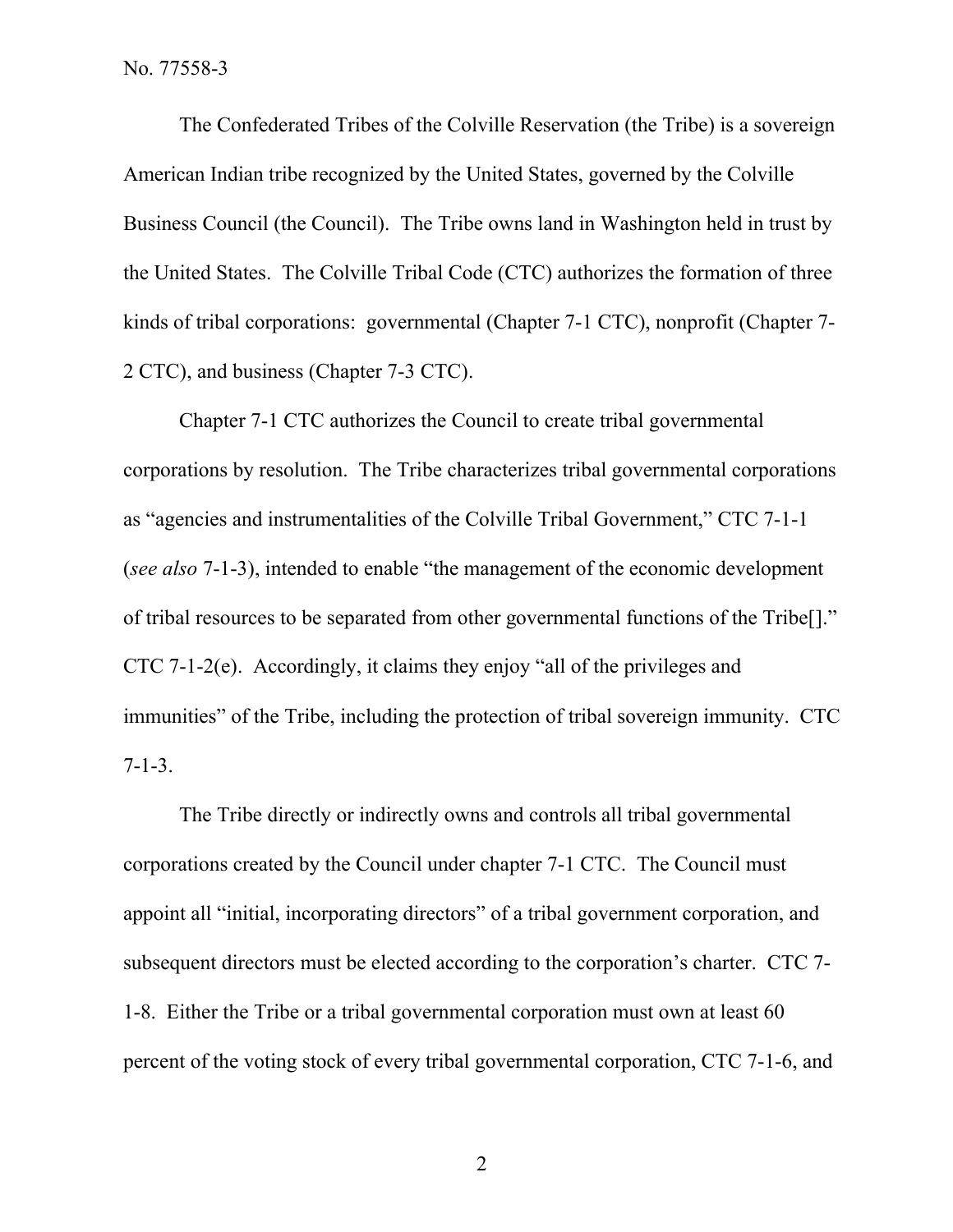a tribal governmental corporation may not alienate any voting stock it owns in a tribal government corporation. CTC 7-1-7.

CTEC and its wholly-owned subsidiary CTSC are tribal governmental corporations created by the Council under chapter 7-1 CTC. CTEC is wholly-owned by the Council, as the representative of the Tribe. CTEC owns and manages 14 business enterprises on behalf of the Tribe, including CTSC. <sup>1</sup> CTEC distributes 80 percent of the net income of its casino enterprises and 25 percent of the net income of its noncasino enterprises directly to the Tribe, and it uses the remaining net income to cover capital costs and business development. Clerk's Papers at 312. However, the Tribe may instruct CTEC to change this distribution. *Id*.

In July 2002, CTSC hired Christopher Wright, a non-Indian, as a pipe-layer and equipment operator. Wright worked off-reservation on a project to construct a waterline for a United States Navy housing development in Oak Harbor, Washington. Wright alleges racial harassment prompted his resignation in February 2003.

In November 2003, Wright sued CTEC, CTSC, and his former supervisor Don Braman as their agent in Island County Superior Court, alleging race discrimination,

<sup>&</sup>lt;sup>1</sup> Mill Bay Casino, Okanogan Bingo Casino, Coulee Dam Casino, Colville Indian Precision Pine, Colville Indian Power and Veneer, Colville Timber Resource Company, Colville Tribal Logging, CTSC, Roosevelt Recreational Enterprises, Rainbow Beach Resort, Trading Post, Inchelium Community Store, Keller Community Store, and Colville Tribal Credit. Clerk's Papers at 312.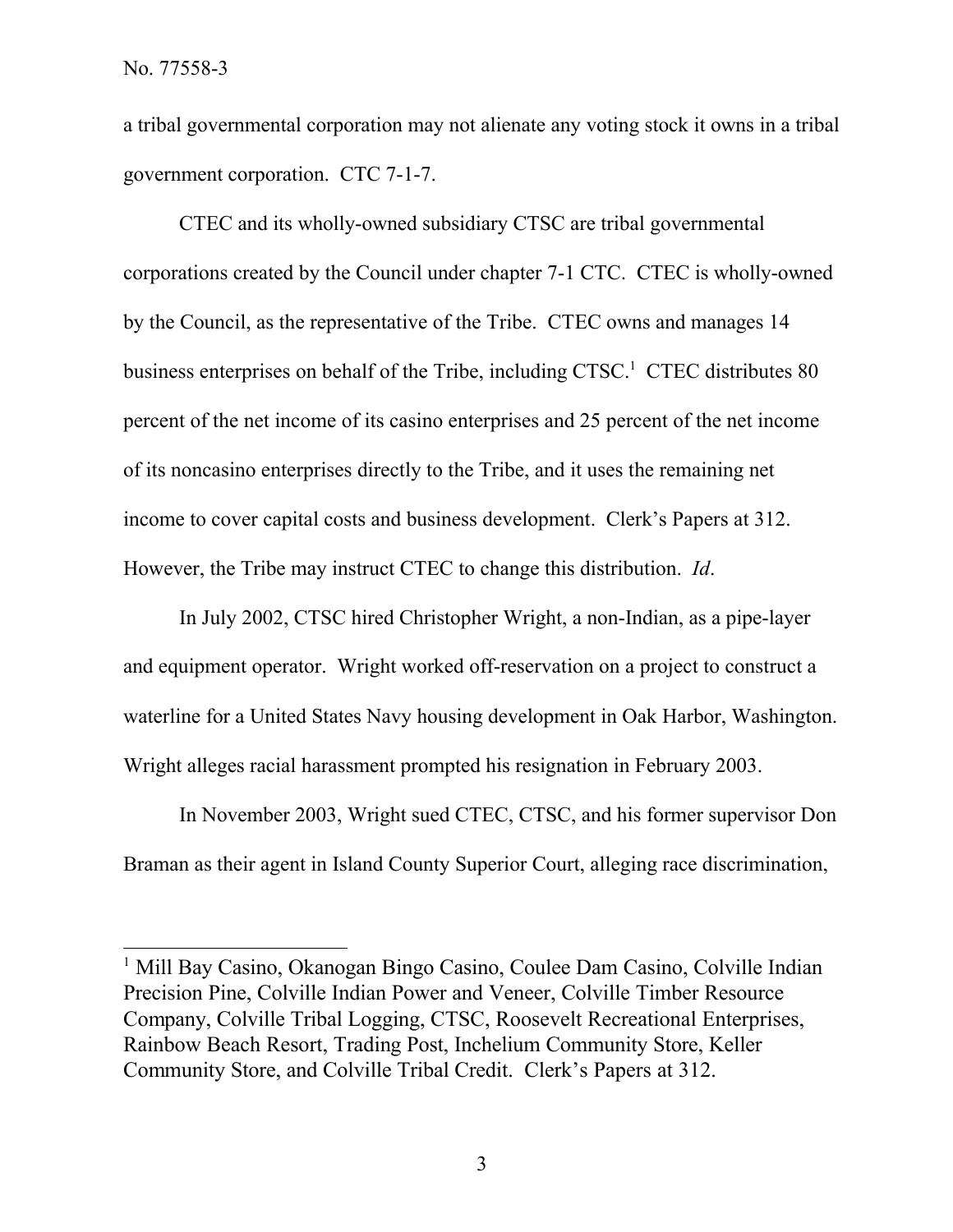racial harassment, hostile work environment, negligent supervision, and negligent infliction of emotional distress. The trial court dismissed for lack of subject matter jurisdiction under CR 82.5(a).

The Court of Appeals reversed, finding CR 82.5(a) does not apply and tribal sovereign immunity does not protect CTEC or CTSC. *Wright v. Colville Tribal Enter. Corp*., 127 Wn. App. 644, 111 P.3d 1244 (2005). CTEC and CTSC petitioned for review under RAP 13.4(1) and (4), raising only tribal sovereign immunity. We granted review at 156 Wn.2d 1020 (2006).

## standard of review

The existence of personal jurisdiction over a party asserting tribal sovereign immunity is a question of law reviewed de novo. *See Anderson & Middleton Lumber Co. v. Quinault Indian Nation*, 130 Wn.2d 862, 876, 929 P.2d 379 (1996).

### analysis

Tribal sovereign immunity protects a tribal corporation owned by a tribe and created under its own laws, absent express waiver of immunity by the tribe or Congressional abrogation.<sup>2</sup> *See Kiowa Tribe v. Manufacturing Techs.*, 523 U.S. 751, 754, 118 S. Ct. 1700, 140 L. Ed. 2d 981 (1998). CTEC and CTSC are tribal government corporations owned by the Tribe and created under its own law. The Tribe has not waived and Congress has not abrogated their immunity. Accordingly,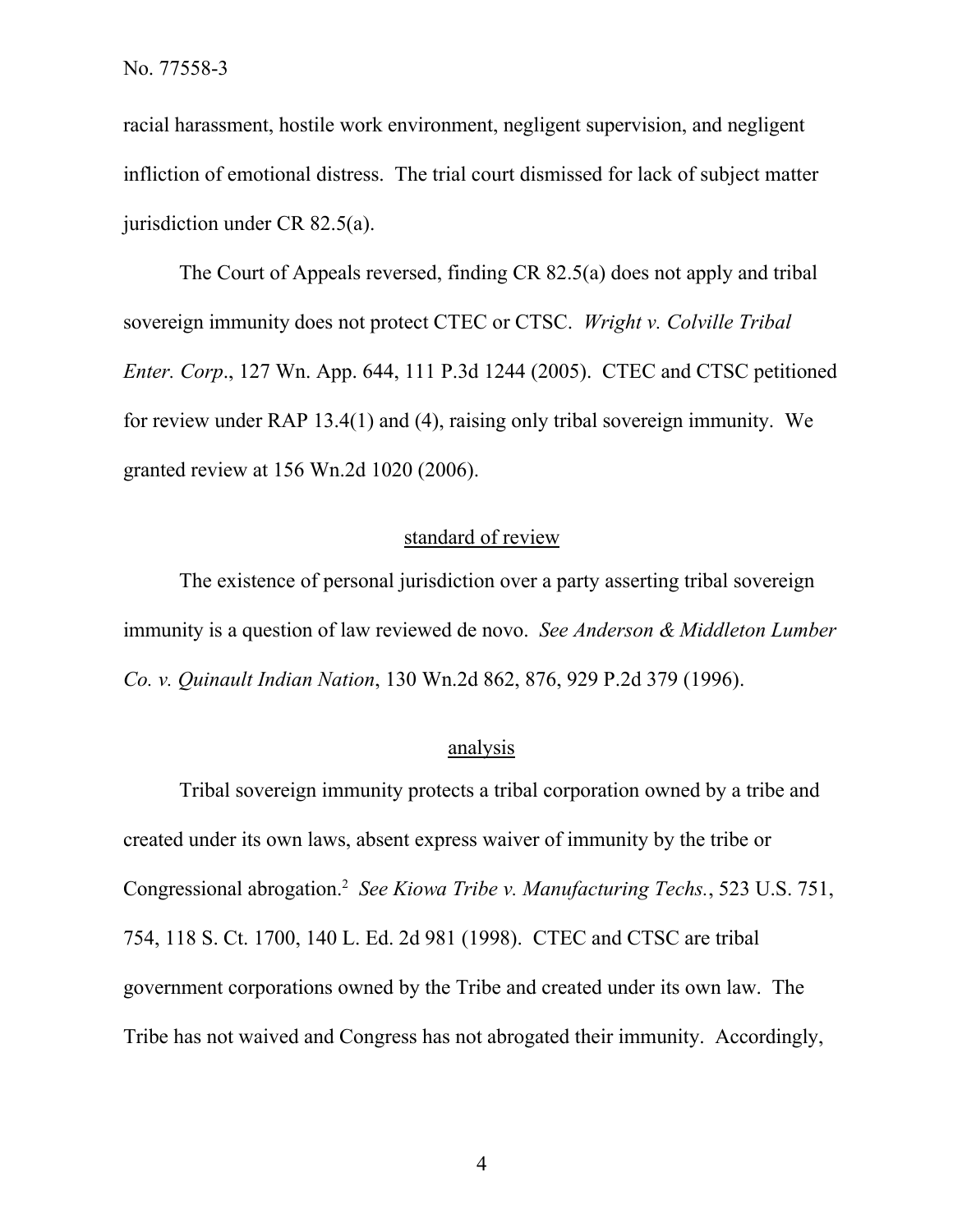tribal sovereign immunity protects CTEC and CTSC. Tribal sovereign immunity also protects Braman in his official, but not individual, capacity.

I. Tribal Sovereign Immunity Protects Tribes and Tribal Enterprises

Under federal law, tribal sovereign immunity comprehensively protects recognized American Indian tribes from suit absent explicit and "unequivocal" waiver or abrogation. *Santa Clara Pueblo v. Martinez*, 436 U.S. 49, 59, 98 S. Ct. 1670, 56 L. Ed. 2d 106 (1978). As "domestic dependent nations," Indian tribes "exercise inherent sovereign authority over their members and territories," including sovereign immunity from suit "absent a clear waiver by the tribe or congressional abrogation." *Okla. Tax Comm'n v. Citizen Band Potawatomi Indian Tribe*, 498 U.S. 505, 509, 111 S. Ct. 905, 112 L. Ed. 2d 1112 (1991). Tribal sovereign immunity protects tribes from suits involving both "governmental and commercial activities," whether conducted "on or off a reservation." *Kiowa Tribe*, 523 U.S. at 754-55, 760. *See also Md. Cas. Co. v. Citizens Nat'l Bank*, 361 F.2d 517, 521 (5th Cir. 1966) ("The fact that the Seminole Tribe was engaged in an enterprise private or commercial in character, rather than governmental, is not material.").

 $2$ . The dissent argues summary judgment is inappropriate because the parties dispute material questions of fact. But it fails to identify any disputed facts. While the parties dispute the "significance" of the facts, dissent at 3, they do not dispute the facts themselves. Indeed, the parties dispute whether CTEC and CTSC are tribal entities protected by tribal sovereign immunity. But in the absence of an actual factual dispute, this is a question of law. The dissent simply advances an 11-factor test we reject as incompatible with *Kiowa* and without foundation in Washington law.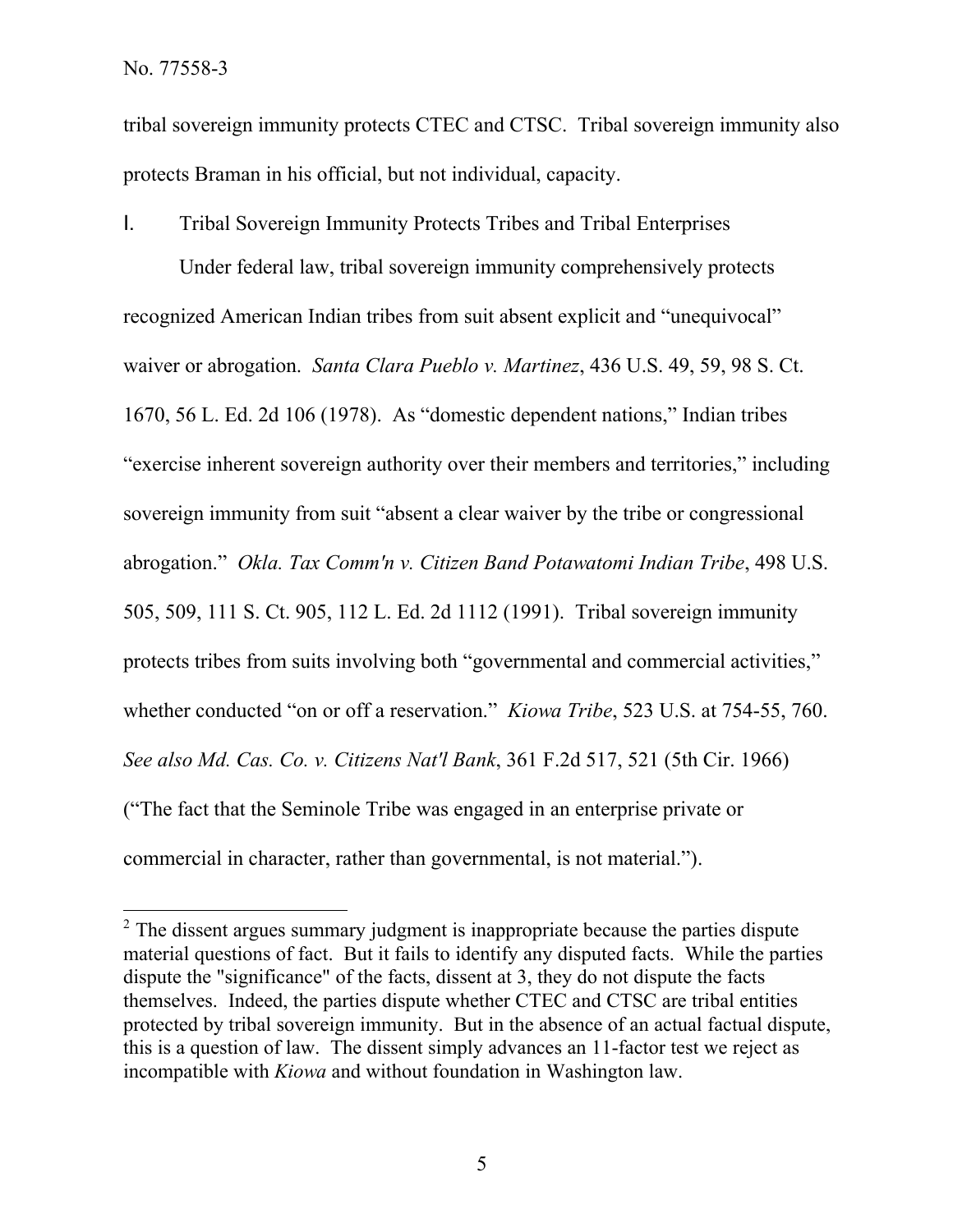The protection of tribal sovereign immunity also protects tribal agencies and instrumentalities as extensions of tribal government. *See*, *e.g.*, *Ninigret Dev. Corp. v. Narragansett Indian Wetuomuck Hous. Auth.*, 207 F.3d 21, 29 (1st Cir. 2000); *Bassett v. Mashantucket Pequot Tribe*, 204 F.3d 343, 358 (2d Cir. 2000); *Dillon v. Yankton Sioux Tribe Hous. Auth.*, 144 F.3d 581, 583-84 (8th Cir. 1998); *Weeks Constr., Inc. v. Oglala Sioux Hous. Auth.*, 797 F.2d 668, 670-71 (8th Cir. 1986). *Cf. Pennhurst State Sch. & Hosp. v. Halderman*, 465 U.S. 89, 100, 104 S. Ct. 900, 79 L. Ed. 2d 67 (1984) (holding state agency immune from suit under Eleventh Amendment). And tribal sovereign immunity also protects certain tribal business enterprises because "an action against a tribal enterprise is, in essence, an action against the tribe itself." *Local IV-302 Int'l Woodworkers Union v. Menominee Tribal Enters.*, 595 F. Supp. 859, 862 (E.D. Wis. 1984).

Whether or not tribal sovereign immunity protects a particular tribal business enterprise depends on the nature of the enterprise and its relation to the tribe. *See*, *e.g.*, *Frazier v. Turning Stone Casino*, 254 F. Supp. 2d 295, 305 (N.D.N.Y. 2003 (holding casino tribal entity protected by tribal sovereign immunity); *World Touch Gaming, Inc. v. Massena Mgmt., LLC,* 117 F. Supp. 2d 271, 274-76 (N.D.N.Y. 2000) (holding casino protected by tribal sovereign immunity which "extends to tribal enterprises"); *Doe v. Oneida Indian Nation of N.Y.*, 278 A.D.2d 564, 565, 717 N.Y.S.2d 417 (2000) (holding tribal sovereign immunity protects casino); *Dixon v.*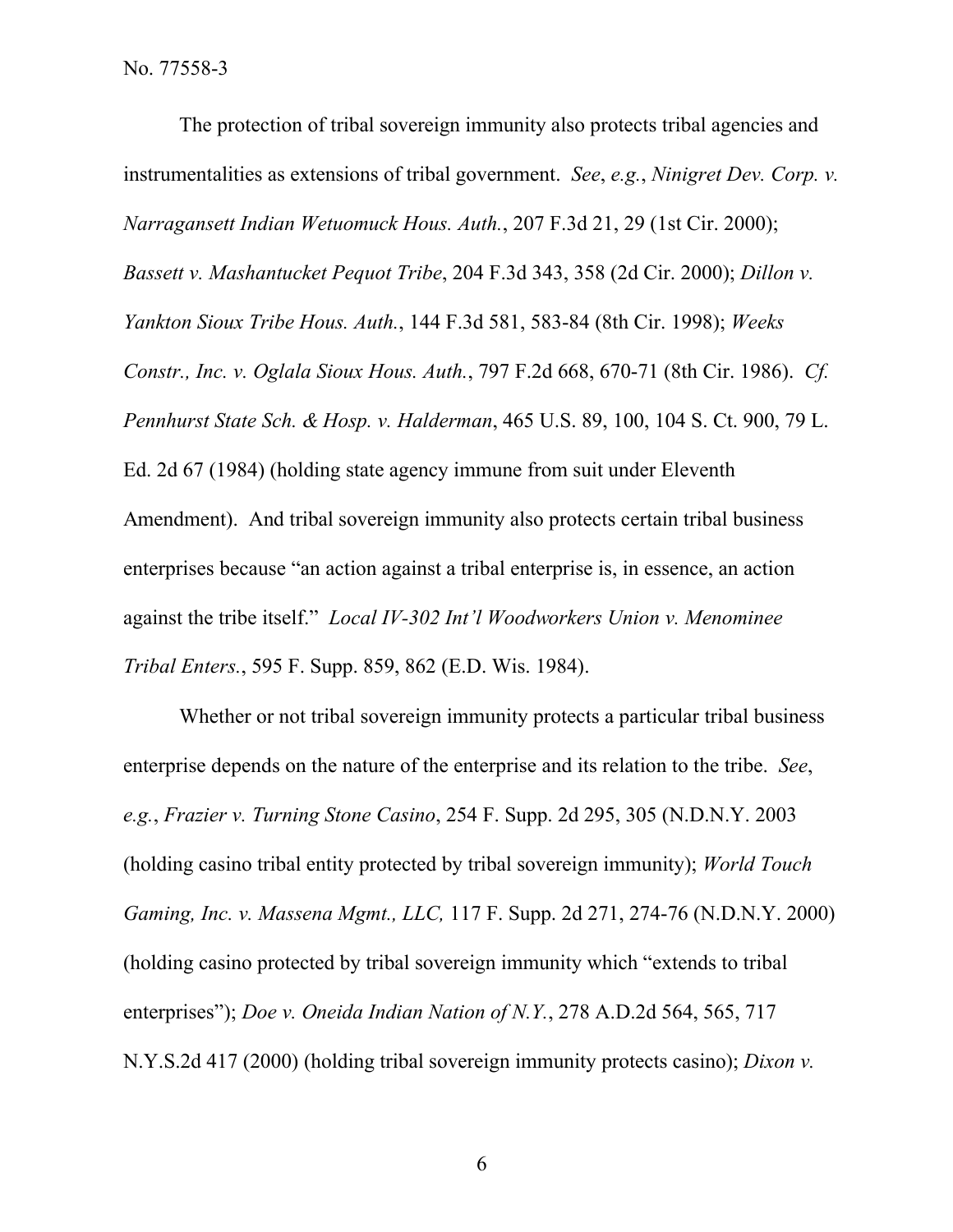*Picopa Constr. Co.*, 160 Ariz. 251, 258, 772 P.2d 1104 (1989) (holding tribal sovereign immunity protects "Indian tribes and their subordinate economic organizations"). "When a tribal corporation and government are not completely distinct, the immunity of the latter extends to the business operations of the former." Dao Lee Bernardi-Boyle, *State Corporations for Indian Reservations*, 26 Am. Indian L. Rev. 41, 49 (2001).

Essentially, tribal sovereign immunity protects tribal governmental corporations owned and controlled by a tribe, and created under its own tribal laws. "Tribal law corporations are assumed to be a subdivision of the tribal government." Bernardi-Boyle, *supra*, at 57. A tribal corporation must explicitly "hold itself out as a separate and distinct entity" in order to waive immunity. *White Mountain Apache Indian Tribe v. Shelley*, 104 Ariz. 4, 480 P.2d 654, 656 (1971). Because the Council must create, own, and control every tribal governmental corporation governed by chapter 7-1 CTC, they enjoy the protection of tribal sovereign immunity.<sup>3</sup>

II. CTEC and CTSC Are Tribal Agencies and Instrumentalities Protected by Tribal Sovereign Immunity

<sup>&</sup>lt;sup>3</sup> The dissent correctly suggests tribal sovereign immunity may deter non-Indians from entering business transactions with tribal corporations. Dissent at 5 n.4. Unfortunately, the 11-factor test it proposes makes it impossible for non-Indians contemplating a business transaction with a tribal corporation—or tribes themselves—to know whether tribal sovereign immunity protects a particular tribal corporation without a judicial determination. Uncertainty is the enemy of contract. Accordingly, we adopt a bright-line rule enabling tribes to clearly demarcate which tribal corporations are protected by tribal sovereign immunity and which are not.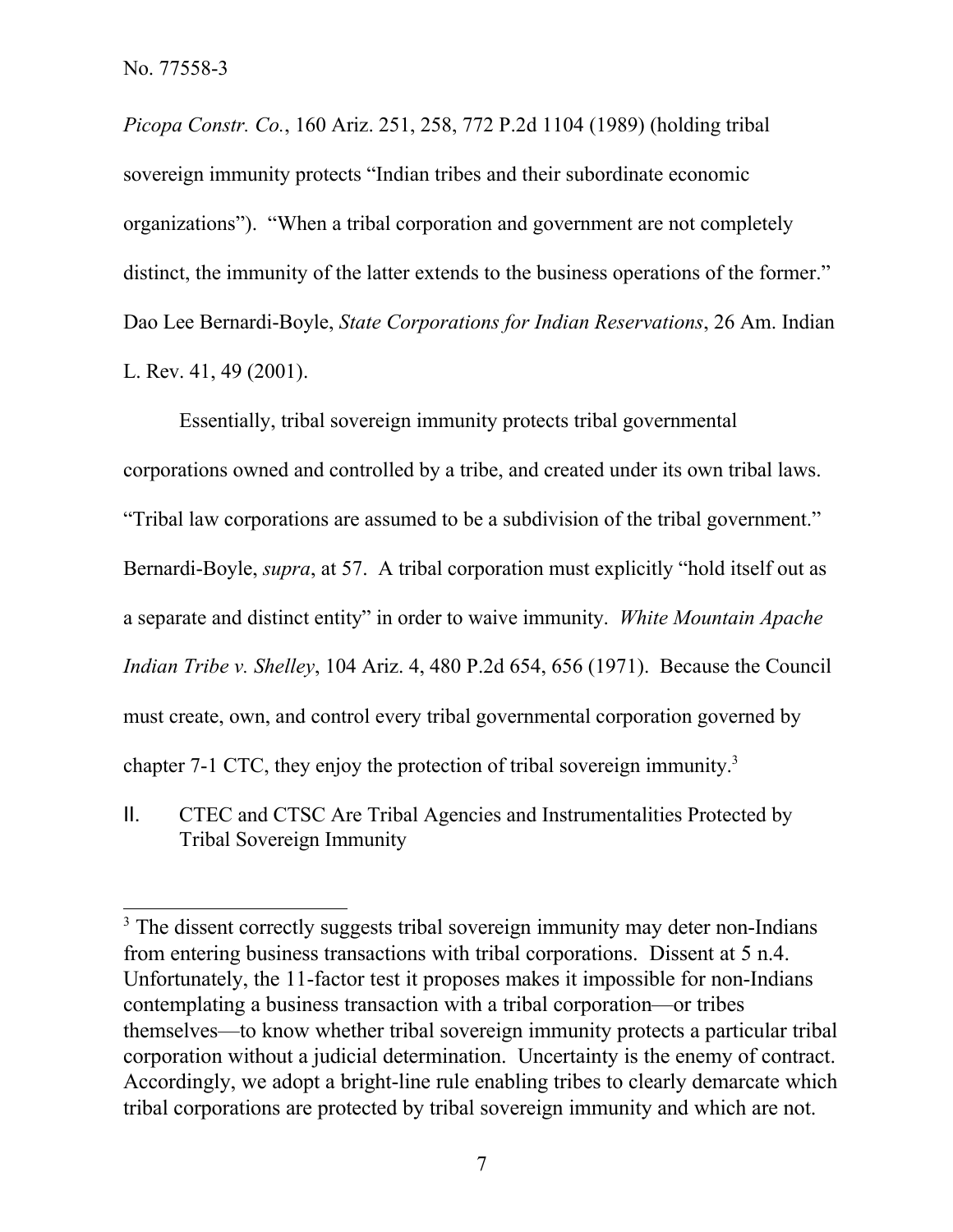Under Washington law, tribal sovereign immunity protects tribal governmental corporations and their subsidiaries. *See N. Sea Prods., Ltd. v. Clipper Seafoods Co.*, 92 Wn.2d 236, 240, 595 P.2d 938 (1979). In *North Sea Products*, we held a tribal governmental corporation and its subsidiary, both conducting a commercial enterprise outside the reservation, were "subordinate divisions" of the tribe protected by tribal sovereign immunity. *Id*. at 237-38. *See also White Mountain Apache Indian Tribe*, 480 P.2d at 656 (holding tribal governmental corporation engaged in commercial activity is "subordinate economic organization" protected by tribal sovereign immunity). As tribal governmental corporations conducting commercial enterprises outside the reservation, CTEC and CTSC are functionally identical to the tribal corporations at issue in *North Sea Products*. Accordingly, tribal sovereign immunity must protect CTEC and CTSC.

In sum, tribal sovereign immunity protects a tribal governmental corporation unless the tribe waives or Congress abrogates immunity. A tribe may waive the immunity of a tribal governmental corporation by charter. *See* Bernardi-Boyle, *supra*, at 50 (suggesting inclusion of "sue and be sued" clause in charter waives tribal sovereign immunity). *But see* William V. Vetter, *Doing Business With Indians and the Three "S"es: Secretarial Approval, Sovereign Immunity, and Subject Matter Jurisdiction*, 36 Ariz. L. Rev. 169, 173 (1994) (questioning effectiveness of such provisions). And a tribal governmental corporation authorized to waive immunity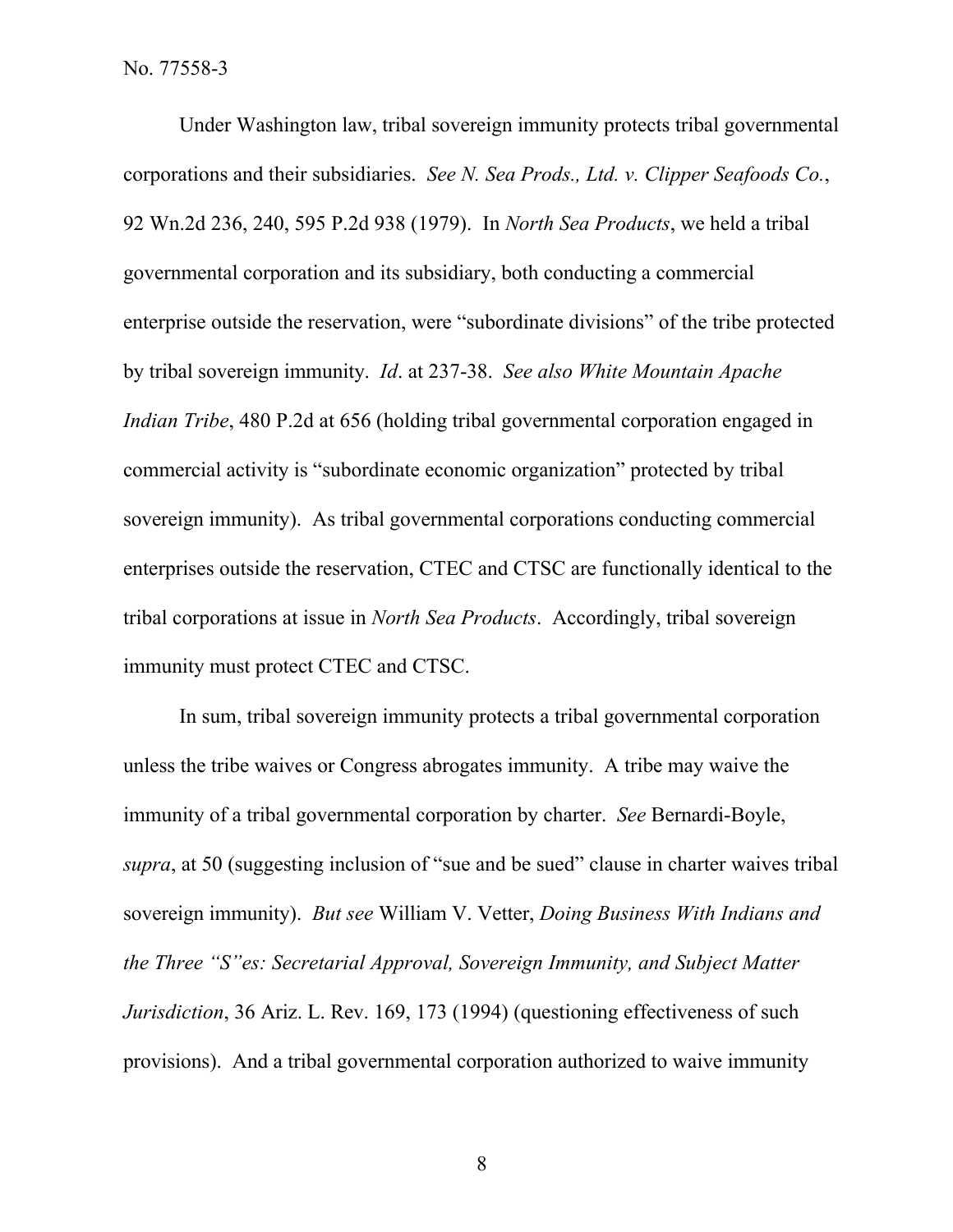may do so by contract. *See*, *e.g.*, *Altheimer & Gray v. Sioux Mfg. Corp.*, 983 F.2d 803, 812 (7th Cir. 1993) (finding no immunity because charter of tribal corporation validly provided "sovereign immunity 'is hereby expressly waived with respect to any written contract entered into by the Corporation'" (quoting tribal entity's charter); *Weeks*, 797 F.2d at 671. Alternatively, a tribe may waive the immunity of a tribal enterprise by incorporating the enterprise under state law, rather than tribal law. *See* Vetter, *supra*, at 173. For example, tribal sovereign immunity did not protect "a nonprofit Alaska corporation consisting of fifty-six Alaska Native villages in the Bethel area." *Runyon v. Ass'n of Vill. Council Presidents*, 84 P.3d 437, 438 (Alaska 2004). In other words, the Alaska tribes waived immunity by incorporating the tribal enterprise in question under Alaska law, rather than their own tribal law.

However, the immunity of CTEC and CTSC is neither waived nor abrogated. "It is well settled that waiver of [tribal] sovereign immunity will not be implied, but must be unequivocally expressed." *Anderson & Middleton Lumber Co.*, 130 Wn.2d at 876. Chapter 7-1 CTC neither waives the immunity of tribal government corporations nor permits tribal government corporations to waive their own immunity. And the Tribe explicitly asserts the immunity of CTEC and CTSC. Furthermore, Congress has not abrogated tribal sovereign immunity to suit for employment discrimination. *See*, *e.g.*, *Tenney v. Iowa Tribe of Kan. & Neb. Gaming Comm'n*, 243 F. Supp. 2d 1196, 1198 (D. Kan. 2003) (holding 42 U.S.C. § 2000e(b)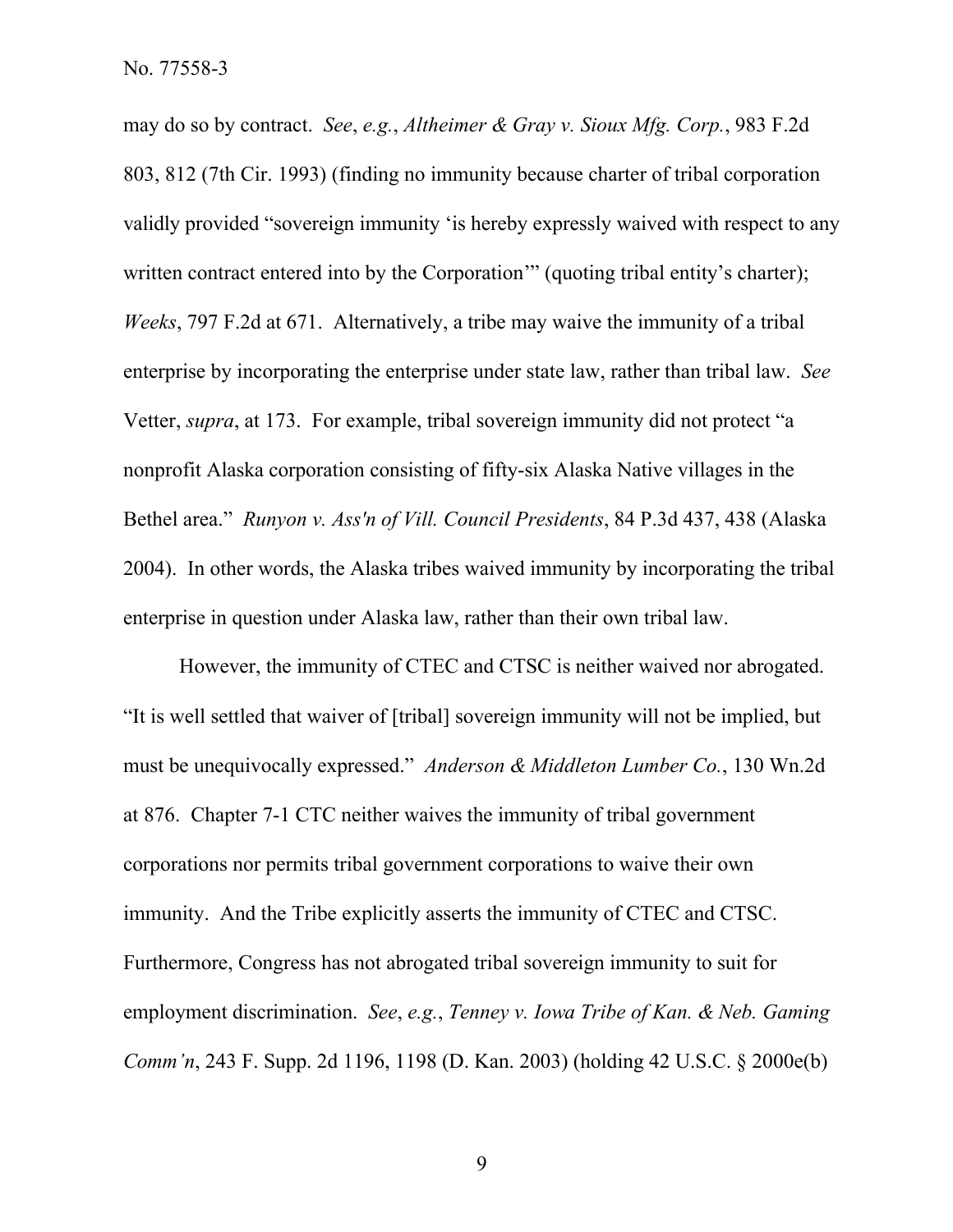explicitly exempts Indian tribes from liability for employment discrimination). Accordingly, tribal sovereign immunity protects CTEC and CTSC.

III. Tribal Sovereign Immunity Protects Employees of Tribal Governmental Corporations Acting in Official Capacity

Tribal sovereign immunity also protects Braman because Wright names him solely in his official capacity. *See Hardin v. White Mountain Apache Tribe*, 779 F.2d 476, 479 (9th Cir. 1985) (holding tribal sovereign immunity "extends to individual tribal officials acting in their representative capacity and within the scope of their authority"). *See also Tenneco Oil Co. v. Sac & Fox Tribe of Indians,* 725 F.2d 572, 574 (10th Cir. 1984); *Romanella v. Hayward*, 933 F. Supp. 163, 167 (D. Conn. 1996). Of course, tribal sovereign immunity would not protect Braman from an action against him in his individual capacity. *See Mashantucket Pequot Tribe*, 204 F.3d at 360; *White Mountain Apache Indian Tribe*, 480 P.2d at 658 (holding tribal sovereign immunity protects officers from suit in official but not individual capacity).

### **CONCLUSION**

Tribal sovereign immunity protects CTEC and CTSC, as well as Braman, acting in his official capacity. We reverse the Court of Appeals.